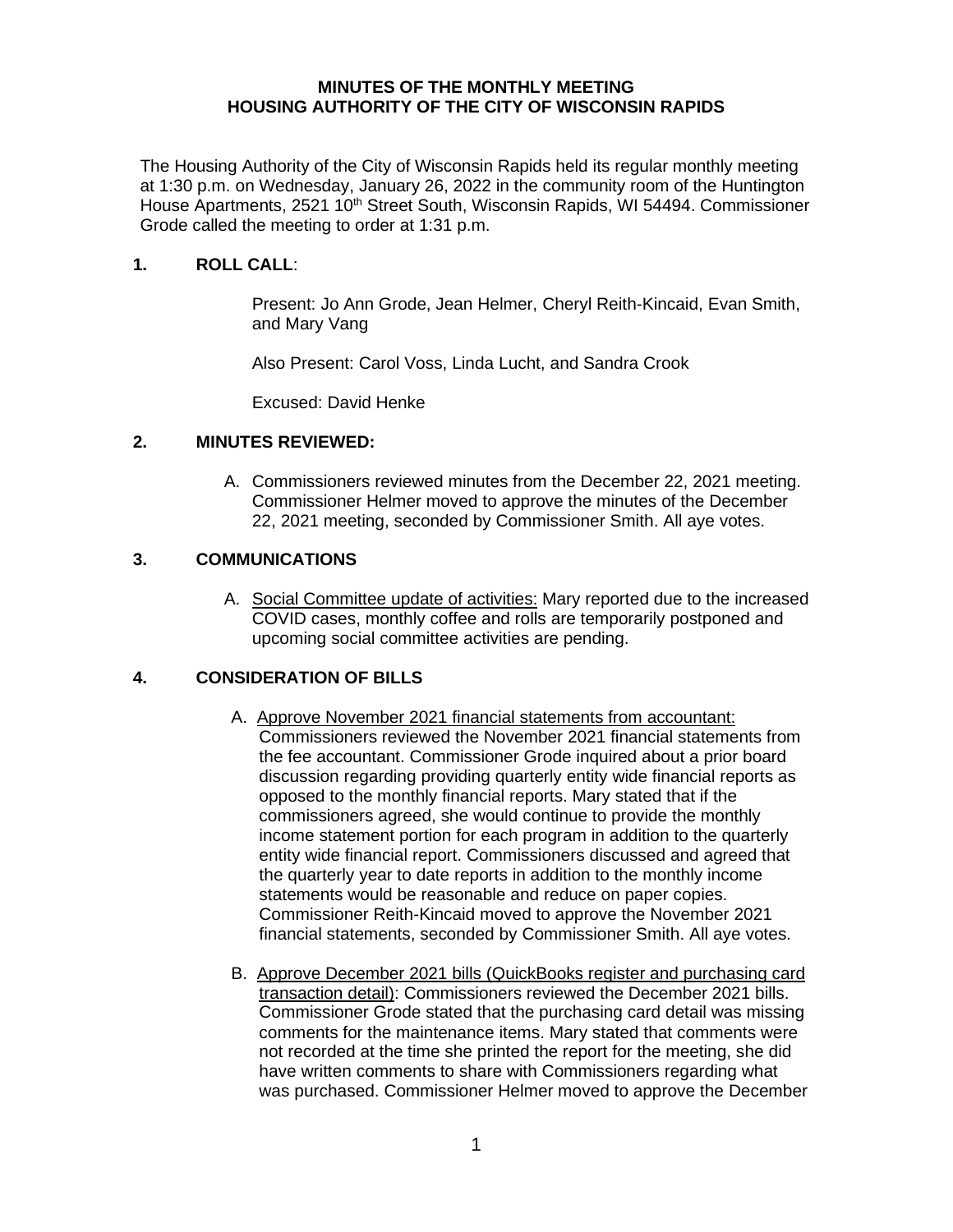2021 bills, Quickbooks register and purchasing card transaction detail, seconded by Commissioner Smith. All aye votes.

# **5. EXECUTIVE DIRECTOR'S REPORT**

- A. Public Housing Occupancy: Mary reported that there are four vacancies at Parkview. Three vacancies were due to lease violations, one tenant moving to Project Based Voucher Program at Huntington House, and one deceased. There was one vacancy in the Tenth Avenue apartments due to moving in to care for family. This vacancy was filled with a move-in date for January 18, 2022. There are three vacancies at the scattered sites: one was a termination with the other two moving in with others. Due to the extensive repairs needed to turn over these units, Mary placed a request to the HUD Field Office to have these scattered sites inactive for modernization in HUD's Project Inventory Count (PIC) system. She was informed that within that month a HUD PIH published notice was released requiring that any modernization efforts and requests to place Public Housing units inactive in HUD's PIC system would need to be a part of the Housing Authority's Five-Year Action Plan. In addition, units would need to be specifically identified in the plan. The current plan does not include language for modernization of specific units, and since this would fall within the Housing Authority's significant amendment to the plan-RAB consultation, public comment period and board approval would be required.
- B. Huntington House Redevelopment, LLC Occupancy: There are three vacancies at the Huntington House RAD PBV project: one is deceased, one is moving to an assistive care facility and one is moving to live with family. All of the vacancies have been filled off the waiting list with movein dates of February 1, March 1, and April 1 of 2022.
- C. Section 8 program status: Mary reported that as of January 24, 2022, there are 170 families under contract with the current waiting list running approximately around 6 months. There are currently 123 families on the waiting list. The Section 8 voucher activity for the month of January consisted of the following: zero new admissions, five VASH voucher holders, zero new issued vouchers for a cumulative of four vouchers, zero portability move-outs and move-ins, zero vouchers expiring and one end of participation.
- D. Capital Funds Program grant status: Mary reported that the 2018 grant has a zero balance in operations and RAD activities and \$33,443.81 in general capital activity for parking lot sealing/restriping, tree services, appliances and Parkview and Tenth Avenue HVAC. The 2019 grant has a balance of \$71,324.17 in operations for insurances and miscellaneous operating expenses, \$26,077.19 in general capital activity for appliances and zero in RAD activities. Mary stated that in 2019 operations a drawdown of \$1,500 was made to hire a local company to assist in turning over two units at Parkview; and a drawdown of \$5,504 was made to pay for Parkview's annual FEMA flood insurance. Mary reported that